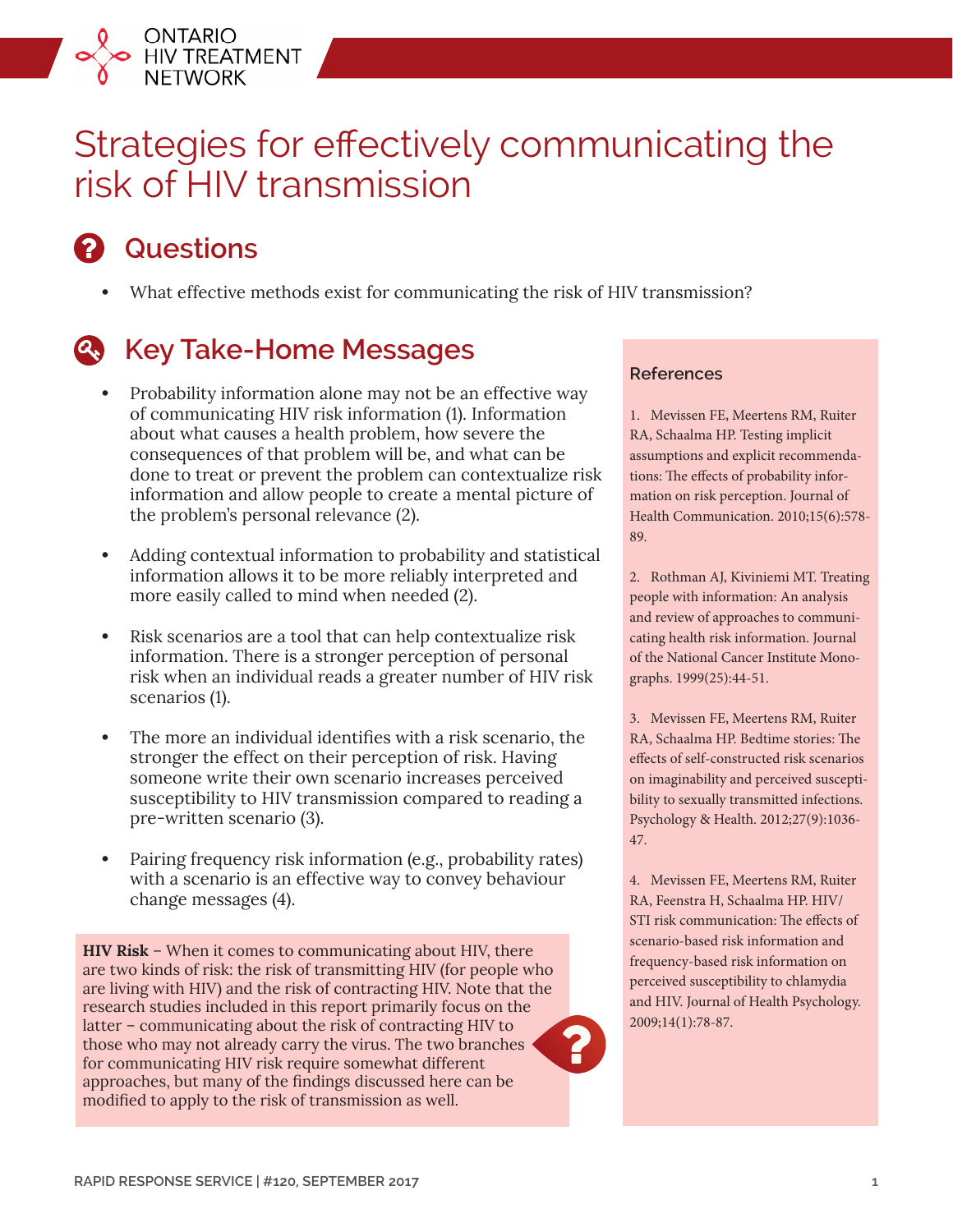# **A** The Issue and Why It's Important

Individuals need useable information about their risk of contracting or transmitting HIV to engage in HIV protective behaviours. The way that individuals use HIV knowledge and risk information, however, is influenced by a variety of social, emotional, and situational factors (e.g., age, gender, risk perception, and rejection sensitivity) (5-7). When we fail to recognise the consequences of HIV and the fact that we are susceptible to HIV, it becomes much more difficult to motivate ourselves to take protective measures. Thus, it is important to close the gap between actual and perceived HIV risk, since perceived risk can have an important impact on whether or not people choose to engage in behaviours that decrease their chances of contracting or transmitting HIV. An individual who underestimates their actual HIV risk will have more difficulty making decisions to help protect themselves. As such, perceived susceptibility has long been considered an important component in many theories of health behaviour (e.g., the Health Belief Model) (8) and there is indeed evidence that one's perceived personal risk is linked with motivation to engage in protective health behaviours (9, 10). This means it is important to develop a better understanding of the methods for communicating HIV risk that are most likely to increase perceived risk, so that individuals have an accurate impression of their risk, and thereby influence positive changes in their HIV-related risk behaviours.

## *M* What We Found

**Presenting risk using numbers and statistics**

#### **Cumulative vs single incident risk information**

In one study, researchers in the Netherlands presented participants with information about the local epidemiology of HIV (e.g., the percentage of yearly HIV diagnoses) along with information about either the risk of contracting HIV after a single unprotected sexual encounter with an infected partner (single incident risk) or the cumulative risk of HIV infection with multiple instances of unprotected sex and multiple partners (1). Results showed that providing cumulative risk information (the risk that accumulates over time with multiple unprotected sex acts with multiple partners) did not increase participants' perception of their susceptibility to STI/ HIV infection more than providing single incident risk information did, nor did it impact their risk behaviour intentions (1). It may be that both types of probability information are difficult to process or that participants reacted with a stronger than anticipated fear of infection, which resulted in a denial of personal risk (1).

#### **Absolute vs relative and incremental risk information**

Presenting information using absolute risk statistics (e.g., "Consistent

5. Collado A, Loya JM, Yi R. The interaction of HIV knowledge, perceived risk, and sex differences on risky sex. International Journal of Sexual Health. 2015;27(4):418-28.

6. Berenson KR, Paprocki C, Thomas Fishman M, Bhushan D, El-Bassel N, Downey G. Rejection sensitivity, perceived power, and HIV risk in the relationships of low-income urban women. Women & Health. 2015;55(8):900-20.

7. Haynes CR. The sociocognitive determinates of HIV/AIDS prevention behaviors among baby boomers. Educational Gerontology. 2016;42(7):474-82.

8. Rosenstock IM, Strecher VJ, Becker MH. Social learning theory and the Health Belief Model. Health Education Quarterly. 1988;15(2):175-83.

9. Floyd DL, Prentice‐Dunn S, Rogers RW. A meta‐analysis of research on protection motivation theory. Journal of Applied Social Psychology. 2000;30(2):407- 29.

10. Milne S, Sheeran P, Orbell S. Prediction and intervention in health‐related behavior: A meta‐analytic review of protection motivation theory. Journal of Applied Social Psychology. 2000;30(1):106- 43.

11. Fagerlin A, Zikmund-Fisher BJ, Ubel PA. Helping patients decide: Ten steps to better risk communication. Journal of the National Cancer Institute. 2011;103(19):1436-43.

12. Mevissen FE, Ruiter RA, Meertens RM, Schaalma HP. The effects of scenario-based risk information on perceptions of susceptibility to Chlamydia and HIV. Psychology & Health. 2010;25(10):1161- 74.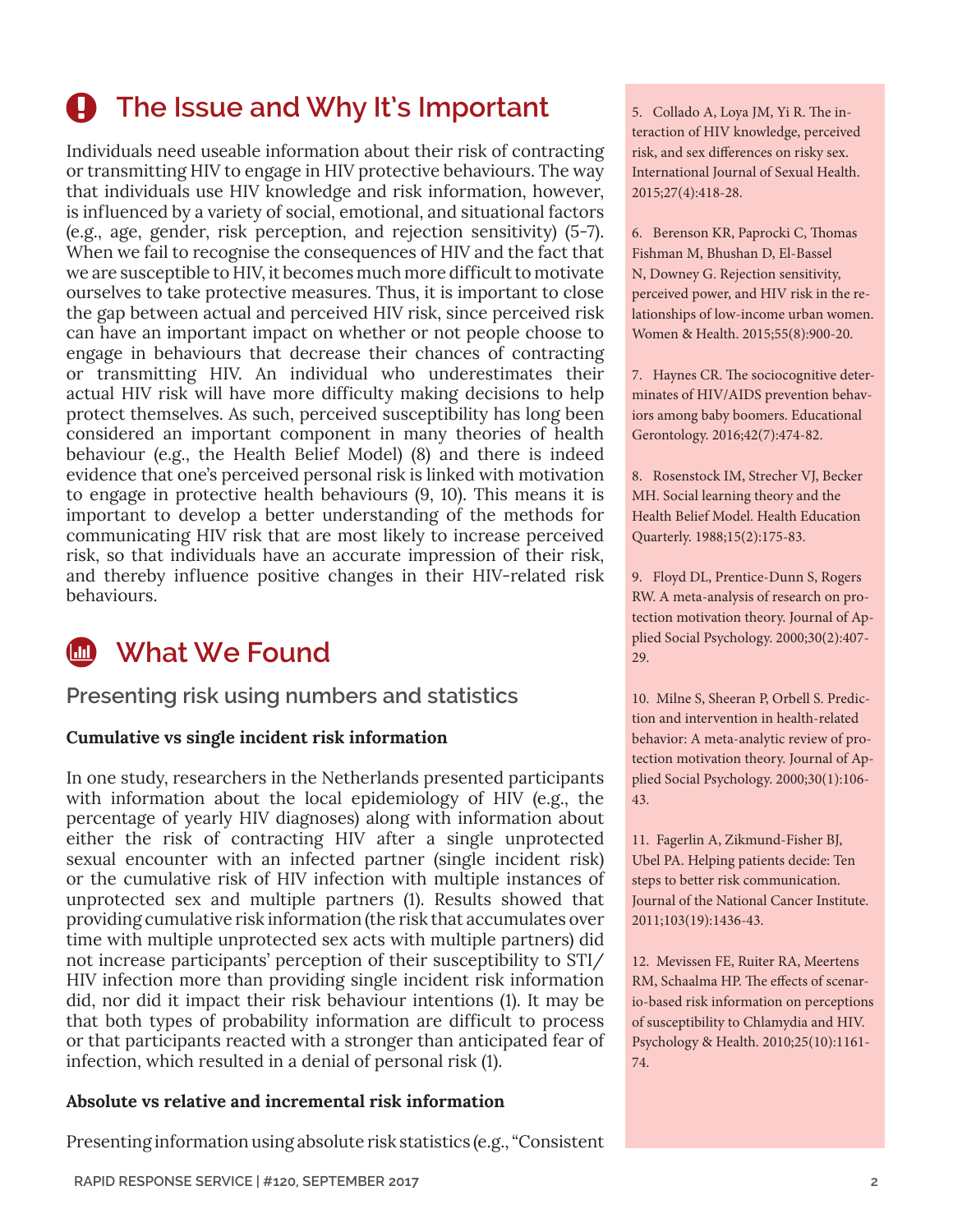condom use will decrease your risk of HIV transmission by X% over the next five years"), rather than relative risk statistics (e.g., "Guys who use condoms consistently have Y% risk for HIV transmission, compared of Z% risk in guys who use condoms inconsistently") can give an individual more realistic and easier-to-understand information about the risks and benefits of certain behaviours (11). Incremental risk information (e.g., discussing how consistent use of pre-exposure prophylaxis or antiretroviral medication, in addition to consistent condom use, affects the risk of HIV transmission/ infection compared to baseline risk levels) can also be used to highlight how a change in behaviour or treatment adherence can change risk from pre-existing levels (11). Communicating risk information using statistics can be appealing, but it is difficult to account for the meaning clients may affix to the statistics presented.

#### **Numerical vs contextual information**

Although providing numerical probability information gives people a precise description of HIV risk, this information tends to be underutilized by clients unless additional contextualizing information is provided alongside the probability statistics (2). Numerical probability information (e.g., "the risk of HIV exposure during receptive anal sex is 1 in 71, or 1.4%") is challenging to interpret and understand, and is easy to confuse with the rate of occurrence (e.g., "in 2008, 44% of new HIV infections in Canada occurred in men who have sex with men"). It is more difficult to assign meaning to numerical probability information, and the information is harder to remember. The presentation of numerical probability information can also influence how someone understands their own risk (e.g., people respond differently to ratios out of 10 as opposed to out of 100). Reactions to probabilities are also swayed by how one perceives personal risk compared to the average person's risk (independent of their absolute level of personal risk) (11). An individual's understanding of the consequences of their behaviour can depend on whether the format of the risk information leads them to believe that the frequency of their risk taking behaviour is above or below what they think the average (or norm) level might be.

One reason why numeric probability information tends to be insufficient for influencing behaviour is that people are more interested in what causes a health problem, how severe the consequences will be, and what can be done to treat or prevent the health problem (2). This type of information contextualizes the risk and allows people to create a mental picture of its personal relevance (e.g., what might cause them to develop a health problem and what the personal costs of developing this problem would be). By providing information about what causes a health problem (i.e., risk-taking behaviour) and information about the consequences of the health problem, it's possible to increase perceptions of personal risk (which is important for behaviour change) while bolstering

13. Garcia-Retamero R, Cokely ET. Effective communication of risks to young adults: Using message framing and visual aids to increase condom use and STD screening. Journal of Experimental Applied Psychology. 2011;17(3):270-87.

14. Kurz-Milcke E, Gigerenzer G, Martignon L. Transparency in risk communication: Graphical and analog tools. Annals of the New York Academy of Sciences. 2008;1128:18-28.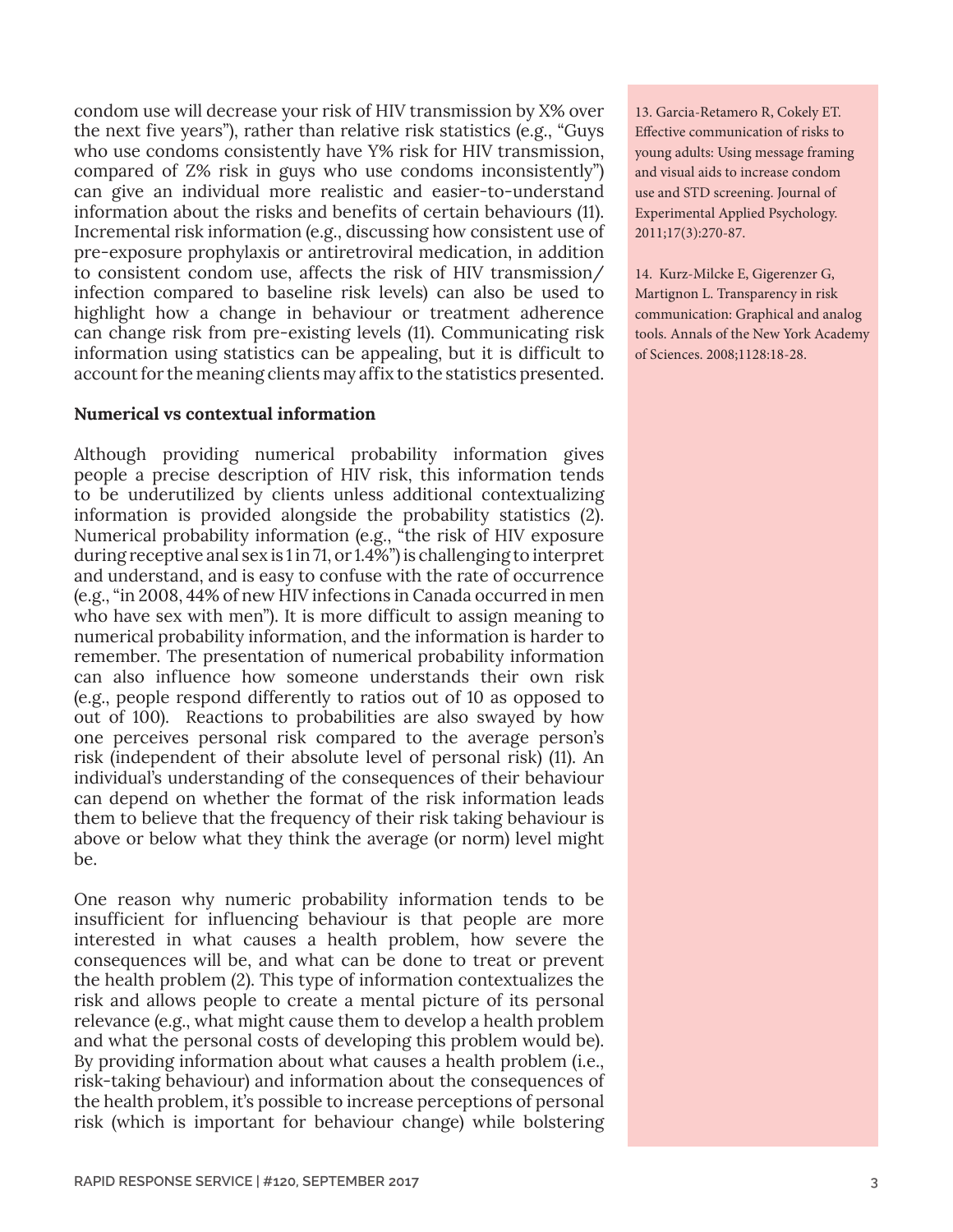confidence that an individual will be able to cope with an HIV diagnosis. This approach gives people meaningful information that they can easily call to mind when they need to make a decision about engaging in potential risky behaviours. It also gives important context to probability information, which allows it to be more reliably interpreted. One method for providing this type of contextual information is through the use of scenarios.

### **Presenting risk using scenarios**

Presenting health risk information in a scenario format (i.e., reading a story about another person's experience or imagining yourself as the main character in a story) has shown promise as an effective method for communicating about STI/ HIV risks (12). However, it seems that two or more scenarios might be needed. Mevissen et al. (1) found that reading two scenarios about STI/HIV risk was more effective for increasing perceptions of risk than reading only one. Additionally, Mevissen et al. found that, the more participants were able to imagine themselves in the scenarios, the stronger the effect. This suggests that tailoring scenarios to particular audiences may be most effective, since it may increase an individual's ability to identify with the scenarios presented.

Meviseen et al. (3) also investigated whether writing one's own scenario is more effective for increasing perceived susceptibility to STIs, rather than simply reading a pre-written risk scenario. The authors found that participants were better able to imagine themselves in scenarios they had written themselves. Additionally, writing these stories led to a greater sense of susceptibility to STI transmission. This is likely because individuals are able to readily imagine themselves in their own scenarios. It may also be that the cognitive effort needed to write a personal risk scenario similarly influences a person's sense of susceptibility, by making the information feel more relevant and important, and the risk more likely (3).

Meviseen et al. (4) looked at the effectiveness of presenting risk information using frequency data compared to the use of scenarios, with conflicting results. Although frequency information seemed to be more effective than a scenario for conveying risk, participants who read the scenario perceived

the consequences of having an STI as more severe. In fact, the most effective strategy (particularly among participants who were not in a relationship) seemed to be a combination of strategies: providing both the frequency information and the scenario. This method may have been the most effective because frequency information is not always easy to remember (2), and pairing it with a scenario gives the information relevant context. As in Meviseen et al.(4), Garcia-Retamero and Cokely (13) also found that presenting numerical risk information accompanied by textual information was most effective for conveying health behaviour change messages. Natural frequencies (e.g., x number of people out of 100, 1000, or 10,000) also make it easier for individuals to estimate their personal risk (14).

#### **Other considerations for presenting risk information**

#### **Framing**

The framing of a risk communication message is important for achieving behaviour change. Choosing what type of message to use depends on the effect you hope to generate (13). Gainframed messages (highlighting the benefits that can be achieved through behaviour change) tend to be more effective at promoting prevention behaviours, such as decreased risk-taking. This is because these messages are more appealing to people who think that engaging in the promoted behaviour will increase their chances of having a positive outcome. For example, promoting consistent condom use has been shown to be more effective at improving actual condom use when the health benefits of condom use are emphasized. This would be more effective than emphasizing the costs of failing to use condoms – i.e., a loss-framed message.

In contrast, loss-framed messages (highlighting the costs associated with failing to implement a health behaviour) tend to be more effective for promoting illness-detecting (screening) behaviours (13). This is because a message that emphasizes the costs of not engaging in a promoted behaviour helps ease concerns about this behaviour. It's easier to engage in a screening health behaviour if we are given information that